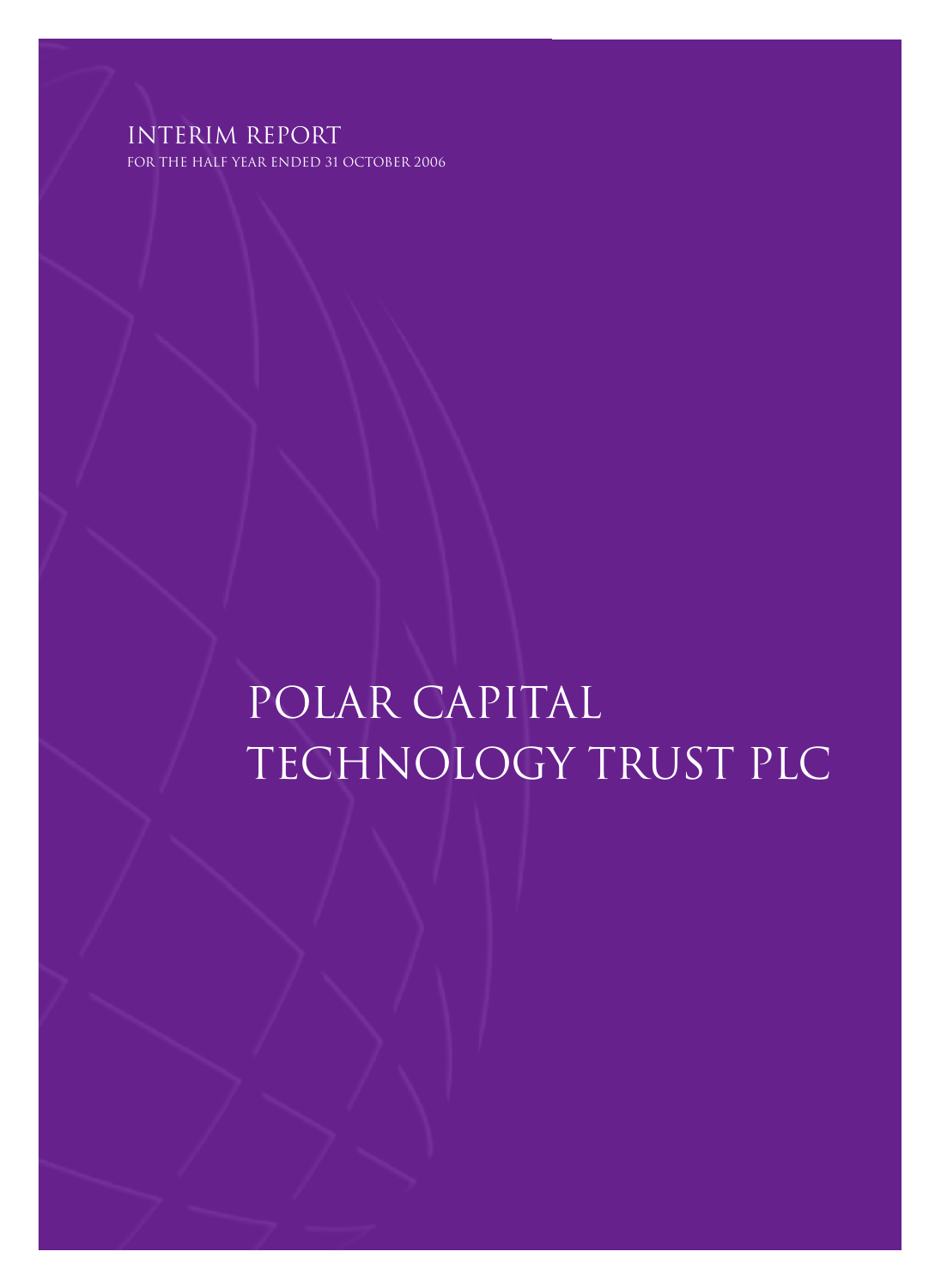### **Polar Capital Technology Trust Plc – ProfilE**

Polar Capital Technology Trust PLC was launched on 16 December 1996 under the name Henderson Technology Trust PLC, with the issue of ordinary shares plus one warrant attached to every five shares. The original subscription price for each share was £1. On 30 September 2005 the warrants reached their final exercise date and were converted into ordinary shares of the Company. In 2005, the shareholders voted to continue the life of the Company and they will have in 2010 and every five years thereafter the right to approve, or otherwise, the continued existence of the Company.

### **OBJECTIVE**

The investment objective is to maximise capital growth for our shareholders through investing in a diversified portfolio of technology companies around the world.

### RATIONALE

Over the last two decades the technology industry has been one of the most vibrant, dynamic and rapidly growing segments of the global economy. Technology companies offer the potential for substantially faster earnings growth than the broad market, reflecting the long-term secular uptrend in technology spending.

### INVESTMENT APPROACH

Stocks are selected for their potential for shareholder returns, not on the basis of technology for its own sake. We believe in rigorous fundamental analysis and focus on:

- management quality
- the identification of new growth markets
- the globalisation of major technology trends and
- exploiting international valuation anomalies and sector volatility

#### MANAGEMENT

Polar Capital has been the appointed investment manager throughout the period. Mr Ben Rogoff is the appointed fund manager having succeeded Mr Brian Ashford-Russell on 1 May 2006. Mr Ashford-Russell has continued as a director of the Company and works with both Mr Rogoff and Mr Craig Mercer, the deputy fund manager in defining and developing the investment strategy.

The Company pays both a basic management fee as well as a performance fee if performance is above a predetermined level.

Information on the Company can be accessed at: www.polarcapitaltechnologytrust.co.uk and further shareholder information is given at the back of this report.

Investors should be aware that the value of the Company's shares may reflect the greater relative volatility of technology shares. Technology shares are subject to the risks of developing technologies, competitive pressures and other factors including the acceptance by business and consumers of new technologies. Many companies in the technology sector are smaller companies and are therefore also subject to the risks attendant on investing in smaller capitalisation businesses.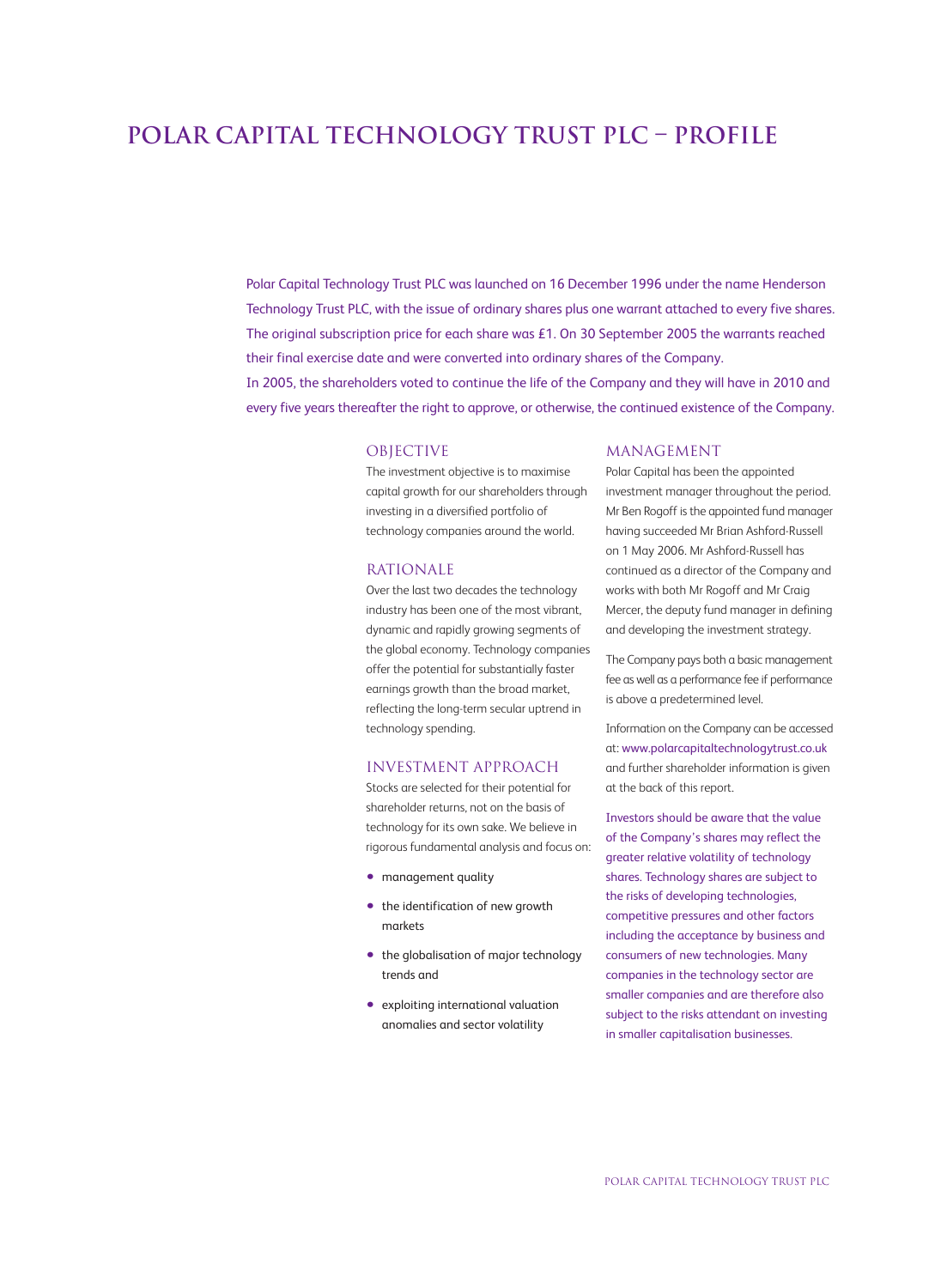### **Highlights**

### FINANCIAL

|                               | (Unaudited)<br>Half year ended<br>31 October 2006 | (Audited)<br>Year ended<br>30 April 2006 | Movement<br>$\%$ |
|-------------------------------|---------------------------------------------------|------------------------------------------|------------------|
| Net assets per ordinary share | 232.57 <sub>p</sub>                               | 255.88p                                  | (9.1)            |
| Price per ordinary share      | 231.75 <sub>p</sub>                               | 245.00p                                  | (5.4)            |
| Total net assets              | £325.573.000                                      | £358.202.000                             | (9.1)            |
| Shares in issue               | 139,990,821                                       | 139.990.821                              |                  |

### INDEX CHANGES over the half year ended 31 october 2006 (Total Return)

|                                                           | Local<br>Currency % | Sterling<br>Adjusted % |
|-----------------------------------------------------------|---------------------|------------------------|
| New Performance Fee Benchmark (USED FROM 1 MAY 2006):     |                     |                        |
| Dow Jones World Technology                                |                     | (4.1)                  |
| Old Performance Fee Benchmark (USED UP TO 30 APRIL 2006): |                     |                        |
| Composite of Technology Indices                           |                     | (6.8)                  |
| Technology Indices:                                       |                     |                        |
| NYSE Arca Technology 100                                  | (1.8)               | (6.4)                  |
| MS Eurotec (based in US dollars)                          | (2.6)               | (7.2)                  |
| FTSE Techmark 100                                         |                     | 1.6                    |
| Tecdax                                                    | (5.5)               | (8.7)                  |
| <b>Tokyo SE Electronics</b>                               | (5.7)               | (12.4)                 |
| DS Asia Ex Japan Electronics                              | (2.0)               | (6.6)                  |
| <b>Market Indices:</b>                                    |                     |                        |
| <b>FTSF World</b>                                         |                     | (0.2)                  |
| S&P 500 Composite                                         | 6.1                 | 1.1                    |
| <b>FTSE All-Share</b>                                     |                     | 3.7                    |
| FTSE World Europe (ex UK)                                 |                     | 2.8                    |
| Tokyo SE (Topix)                                          | (5.3)               | (12.0)                 |
| FTSE World Pacific Basin (ex Japan)                       |                     | (2.1)                  |
|                                                           |                     |                        |

### EXCHANGE RATES

|                     | 31 October 2006 | 30 April 2006 |
|---------------------|-----------------|---------------|
| US\$ to £           | 1.9072          | 18177         |
| Japanese Yen to $f$ | 223.44          | 207.58        |
| Euro to $f$         | 1.4943          | 1.4430        |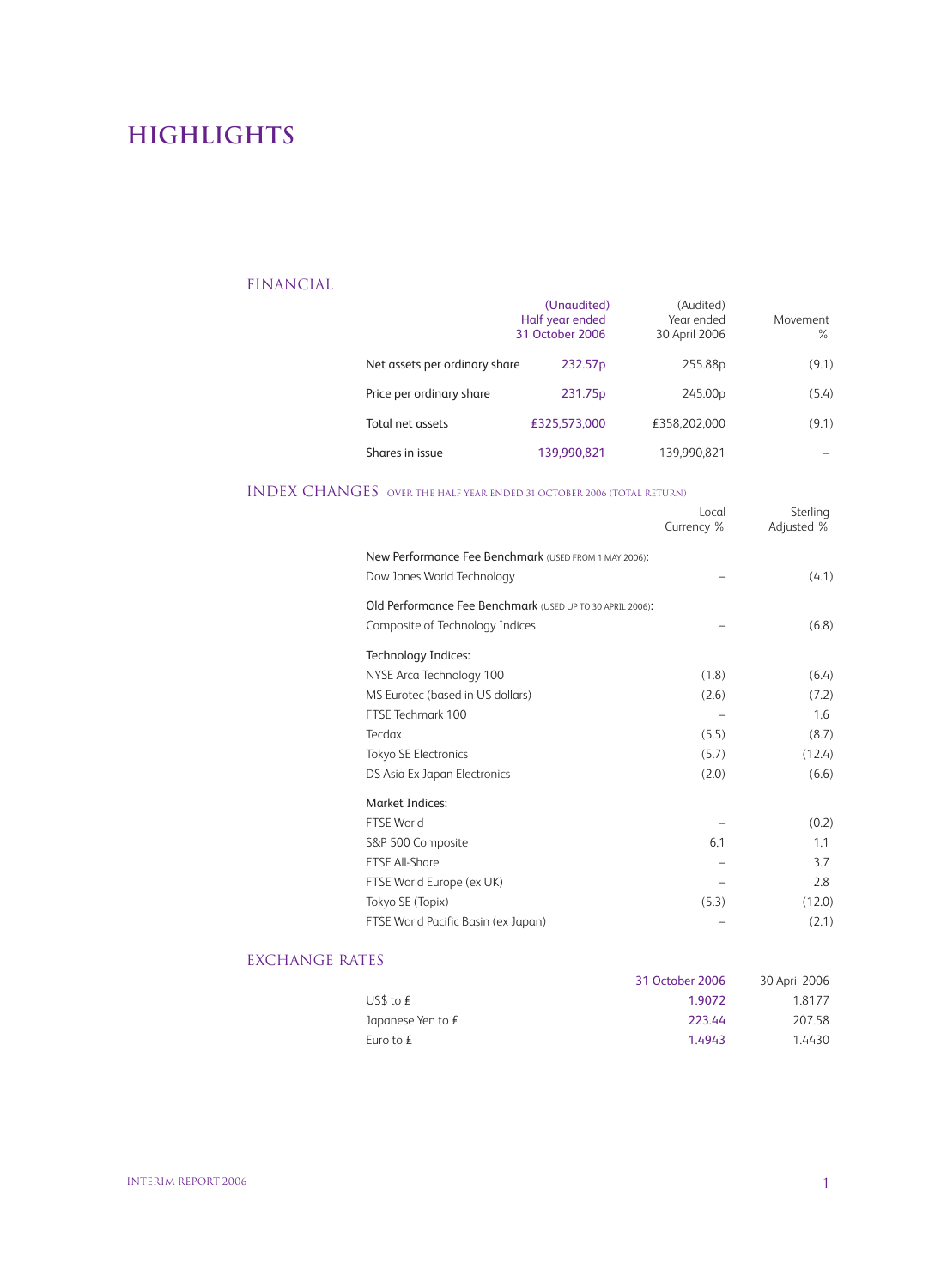### **Chairman's review**

Stock markets proved challenging over the half year with volatility at times quite pronounced and the FTSE World Index experiencing its largest correction for some years. However, notwithstanding the sharp falls seen in May and June, markets recovered their poise to the extent that, by the end of our half year, many had regained and exceeded the levels recorded at 30 April. Unfortunately for UK based investors, sterling's exceptional strength against the dollar and yen over this period had a significant negative impact on performance over the half year.

### share prices should move furtherahead given continuing strong liquidity, robust earnings growth, strong merger and acquisition activity and reasonable valuations.

Technology shares have, with certain notable exceptions, been disappointing and in every major region have lagged their local markets. The notable exceptions to this lacklustre performance were the largest capitalisation US technology companies such as Microsoft, Cisco, Oracle and IBM. Although most of these companies are what we would describe as "last generation" technology companies, they have recently found favour with generalist investors and, as a consequence, saw sharp rises over the period. Those companies' dominance of the Dow Jones Global Technology Index accounted for that index ending the half year down just 4.1% in sterling terms while our previous benchmark, a composite of technology indices, fell by 6.8%.

Your own company's net asset value per share fell by 9.1% which was disappointing. However, both absolute and relative

performance have recovered well since the half year end. In large part, this underperformance simply reflects a reversal of the very strong relative outperformance achieved during the first four months of 2006. However, it also reflects some indifferent stock selection and a poorly timed increase in our Japanese smaller company exposure. The latter proved costly as small growth stocks in Japan significantly lagged the recovery in technology shares enjoyed elsewhere during the autumn.

Much of the volatility in both markets and in the technology sector has reflected investor uncertainty about the macro economic outlook. May's sell-off was sparked by an increase in inflation that led to a sharp rise in bond yields and speculation that the new Federal Reserve Governor would have to tighten monetary policy beyond previous expectations. In contrast, the recent market recovery has reflected greater optimism that slowing growth, combined with a steep decline in energy prices, should mean that the peak of inflationary pressures was behind us. However, views remain polarised with great attention focussed on the course of the US real estate market which is generally seen as key to whether the US economy achieves a hard or soft landing. The evidence so far is mixed but our base assumption is that a relatively soft landing will be achieved although inflationary fears may persist for some while and even re-intensify at some point in the spring or summer of 2007. If we are correct, then once the market has digested recent gains – a process that may take some weeks or even months – share prices should move further ahead given continuing strong liquidity, robust earnings growth, strong merger and acquisition activity and reasonable valuations.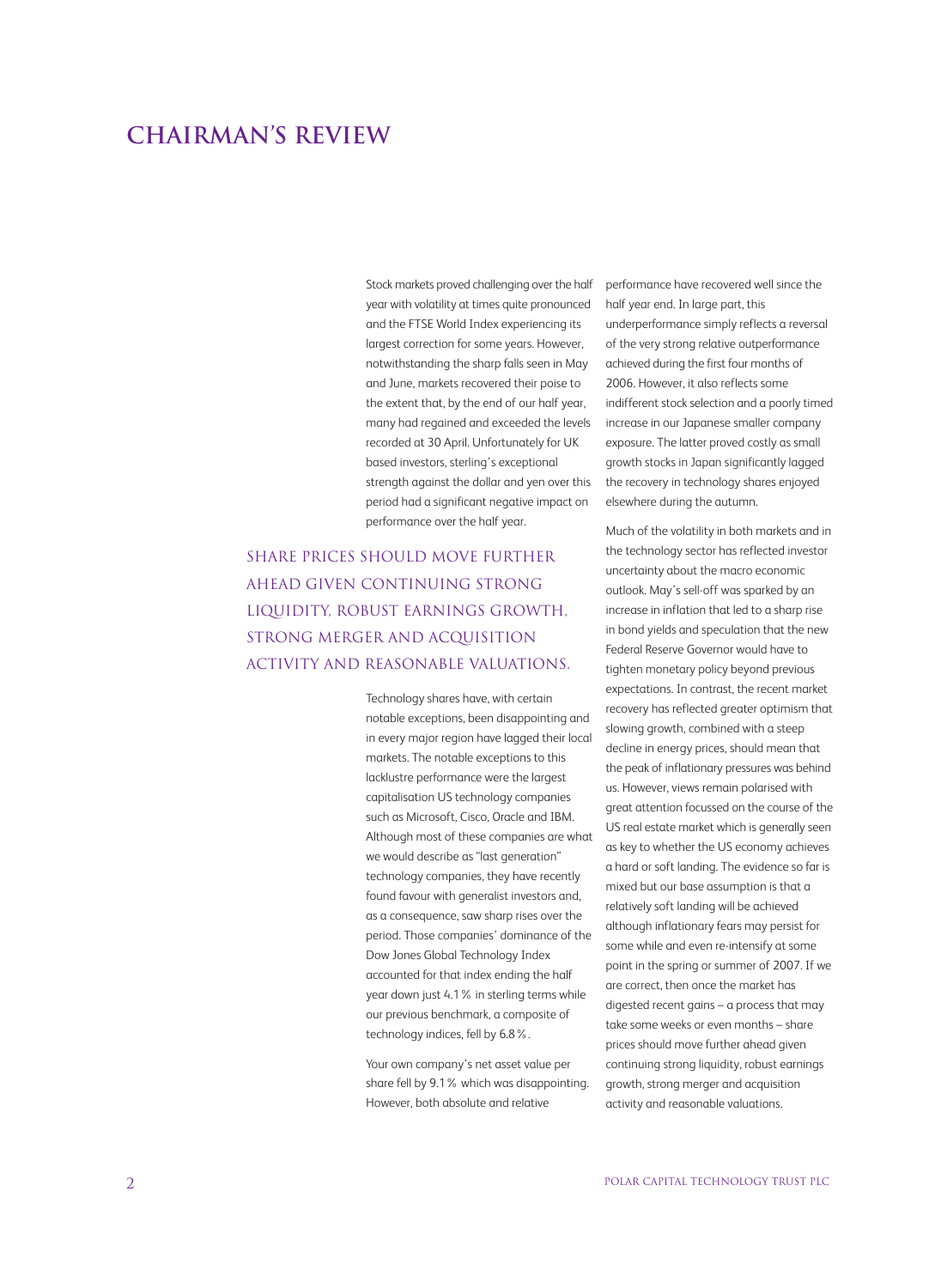This market view clearly influences our portfolio positioning. We have, over the last few months, moved to a fully invested position and expect, on any setback, to add some modest leverage to the fund. Not only are we relatively positive about the prospects for the broad equity market over the next half year but we are also increasingly optimistic about the outlook for technology companies. Over the last eighteen months, we have suggested that the technology sector would, provided that the global economy avoids recession, reach a turning point during the fourth quarter of 2006. We remain of this view. July's low point had most of the characteristics that would normally mark an intermediate low and, although share prices have subsequently recovered, our indicators are a long way away from levels that would suggest an imminent top.

Not only are we relatively positiveabout the prospects for the broad equity market over the next half yearbut we are also increasingly optimistic about the outlook for technology companies.

> Our medium term optimism is also based on our belief that there are now multiple new drivers for technology spending, many of which depend on the proliferation of broadband infrastructure. After many years in which technology spending has been unusually subdued, we believe demand for servers, storage, software and networking infrastructure is gaining ground and that a robust spending cycle will unfold over the next few years. This, together with a growing number of emerging technologies both

inside and outside the conventional IT industry, reinforces an optimism that is further supported by the sector's relatively undemanding valuation and the apparent indifference of most investors. Consequently, we expect to buy into any weakness and gradually increase our exposure to the USA which we see as the main source of much of this new technology and also one of its primary beneficiaries.

I am delighted to welcome Mr Michael Moule and Mr Rupert Montagu who will join the board with effect from 1 January 2007. Michael has an outstanding long term track record as an investment trust manager during his career at Henderson Global Investors. Rupert is the co-founder of Montagu Newhall a specialist investor in the technology and healthcare venture capital industries.

Richard Wakeling 11 December 2006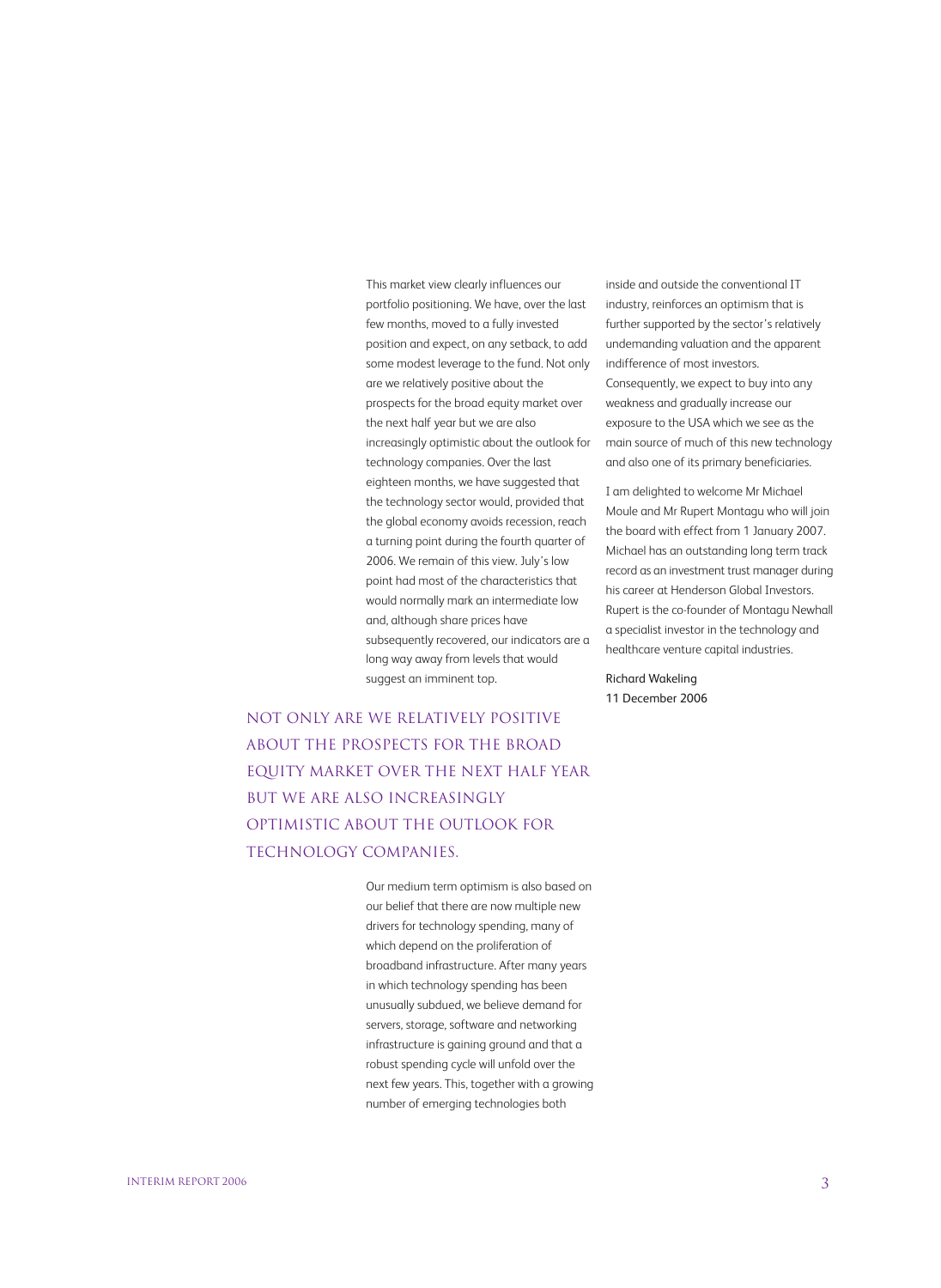## **PORTFOLIO ANALYSIS**



### FUND DISTRIBUTION BY MARKET CAPITALISATION AT 31 OCTOBER 2006

### CLASSIFICATION OF INVESTMENTS at 31 october 2006

|                                               |                 |                |              | <b>Total</b> | Total<br>30 April |
|-----------------------------------------------|-----------------|----------------|--------------|--------------|-------------------|
|                                               | North           |                |              | 31 October   |                   |
|                                               | America<br>$\%$ | Europe<br>$\%$ | Asia<br>$\%$ | 2006<br>$\%$ | 2006<br>$\%$      |
|                                               |                 |                |              |              |                   |
| Computing                                     | 9.7             | 1.5            | 1.2          | 12.4         | 13.5              |
| Components                                    | 13.5            | 4.4            | 11.1         | 29.0         | 19.1              |
| Software                                      | 11.4            | 5.1            | 2.3          | 18.8         | 15.8              |
| <b>Services</b>                               | 2.7             | 2.9            | 0.6          | 6.2          | 8.7               |
| Communications                                | 3.6             | 1.1            |              | 4.7          | 7.3               |
| Life Sciences                                 | 8.5             | 2.2            | 1.7          | 12.4         | 12.1              |
| Consumer, Media & Internet                    | 1.7             | 1.2            | 2.4          | 5.3          | 8.0               |
| Other Technology                              | 3.5             | 3.2            | 5.5          | 12.2         | 11.2              |
| Unquoted Investments                          | 0.6             | 0.3            |              | 0.9          | 1.0               |
| Equity investments                            | 55.2            | 21.9           | 24.8         | 101.9        | 96.7              |
| Money Market Funds                            |                 | 4.5            |              | 4.5          | 4.0               |
| Net Current Assets                            | 0.5             | 4.1            | 1.5          | 6.1          | 11.4              |
| Loans                                         |                 |                | (12.5)       | (12.5)       | (12.1)            |
| Other net assets/(liabilities)                | 0.5             | 8.6            | (11.0)       | (1.9)        | 3.3               |
| Grand total (net assets of £325,573,000)      | 55.7            | 30.5           | 13.8         | 100.0        |                   |
| At 30 April 2006 (net assets of £358,202,000) | 49.9            | 32.7           | 17.4         |              | 100.0             |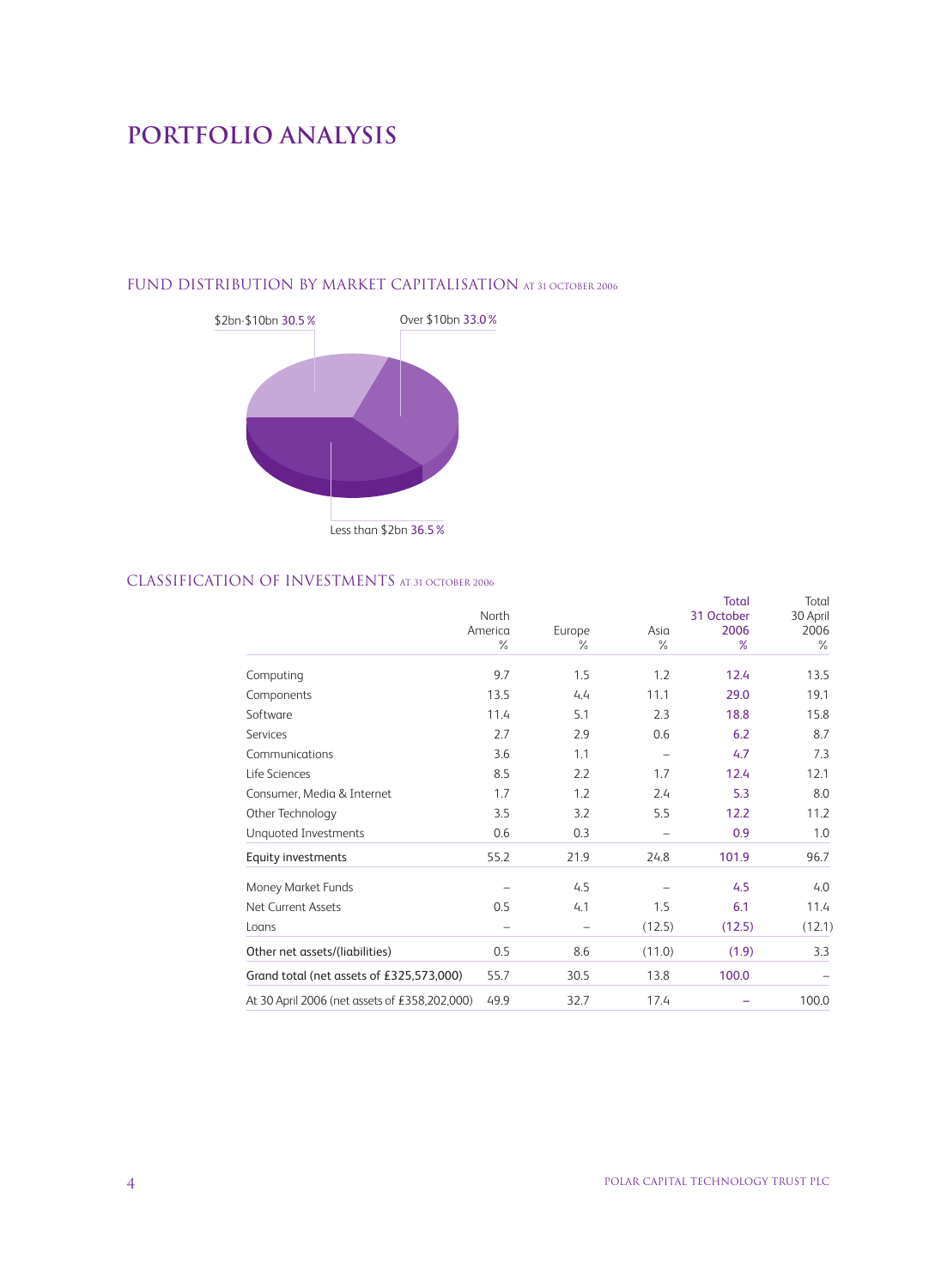### EQUITY INVESTMENTS OVER 0.75% of net assets at 31 october 2006

### NORTH AMERICA

| £'000s  |                                         |                                          | $%$ of<br>net assets |
|---------|-----------------------------------------|------------------------------------------|----------------------|
| 4,633   | Amgen                                   | Biotechnology                            | 1.4%                 |
| 4,582   | <b>Broadcom</b>                         | Semiconductors                           | 1.4%                 |
| 4,563   | <b>KLA Tencor</b>                       | Semiconductor capital equipment          | 1.4%                 |
| 4,303   | National Semiconductor                  | Semiconductors                           | 1.3%                 |
| 4,219   | Network Appliance                       | Storage hardware                         | 1.3%                 |
| 4,169   | Lam Research                            | Semiconductor capital equipment          | 1.3%                 |
| 4,014   | Apple Computers                         | Computing                                | 1.2%                 |
| 3,859   | iShares Nasdaq Biotechnology            | Biotechnology                            | 1.2%                 |
| 3,623   | Genentech                               | Biotechnology                            | 1.1%                 |
| 3,566   | Adobe                                   | Software                                 | 1.1%                 |
| 3,512   | Google                                  | Internet                                 | 1.1%                 |
| 3,367   | Qualcomm                                | <b>Wireless IP</b>                       | 1.0%                 |
| 3,305   | <b>CMP Sciences</b>                     | IT services                              | 1.0%                 |
| 3,249   | <b>ATMI</b>                             | Semiconductors                           | 1.0%                 |
| 3,205   | Citrix                                  | Software                                 | 1.0%                 |
| 3,100   | Cisco                                   | Telecom equipment                        | 1.0%                 |
| 3,096   | Lockheed Martin                         | Aerospace/Defence                        | 1.0%                 |
| 3,037   | <b>Electronic Arts</b>                  | Software                                 | 0.9%                 |
| 2,977   | Hewlett-Packard                         | Computing                                | 0.9%                 |
| 2,872   | Xilinx                                  | Semiconductor Manufacturer               | 0.9%                 |
| 2,859   | Jabil                                   | <b>Electronic Manufacturing Services</b> | 0.9%                 |
| 2,808   | <b>BEA Systems</b>                      | Software                                 | 0.9%                 |
| 2,788   | <b>Applied Materials</b>                | Semiconductor capital equipment          | $0.9\%$              |
| 2,762   | Thermo Electron                         | Instrumentation                          | 0.8%                 |
| 2,699   | <b>Automatic Data Processing</b>        | IT services                              | $0.8\%$              |
| 2,678   | <b>Harris</b>                           | Telecom equipment                        | $0.8\%$              |
| 2,657   | <b>IBM</b>                              | IT services                              | 0.8%                 |
| 2,591   | <b>DST Systems</b>                      | IT services                              | 0.8%                 |
| 2,547   | Genzyme Transgenics                     | Biotechnology                            | $0.8\%$              |
| 2,526   | Microsoft                               | Software                                 | $0.8\%$              |
| 2,516   | <b>NCR</b>                              | Computing                                | 0.8%                 |
| 102,682 | Total investments over 0.75 %           |                                          | 31.6%                |
| 76,892  | Other investments                       |                                          | 23.6%                |
| 179,574 | <b>Total North American investments</b> |                                          | 55.2%                |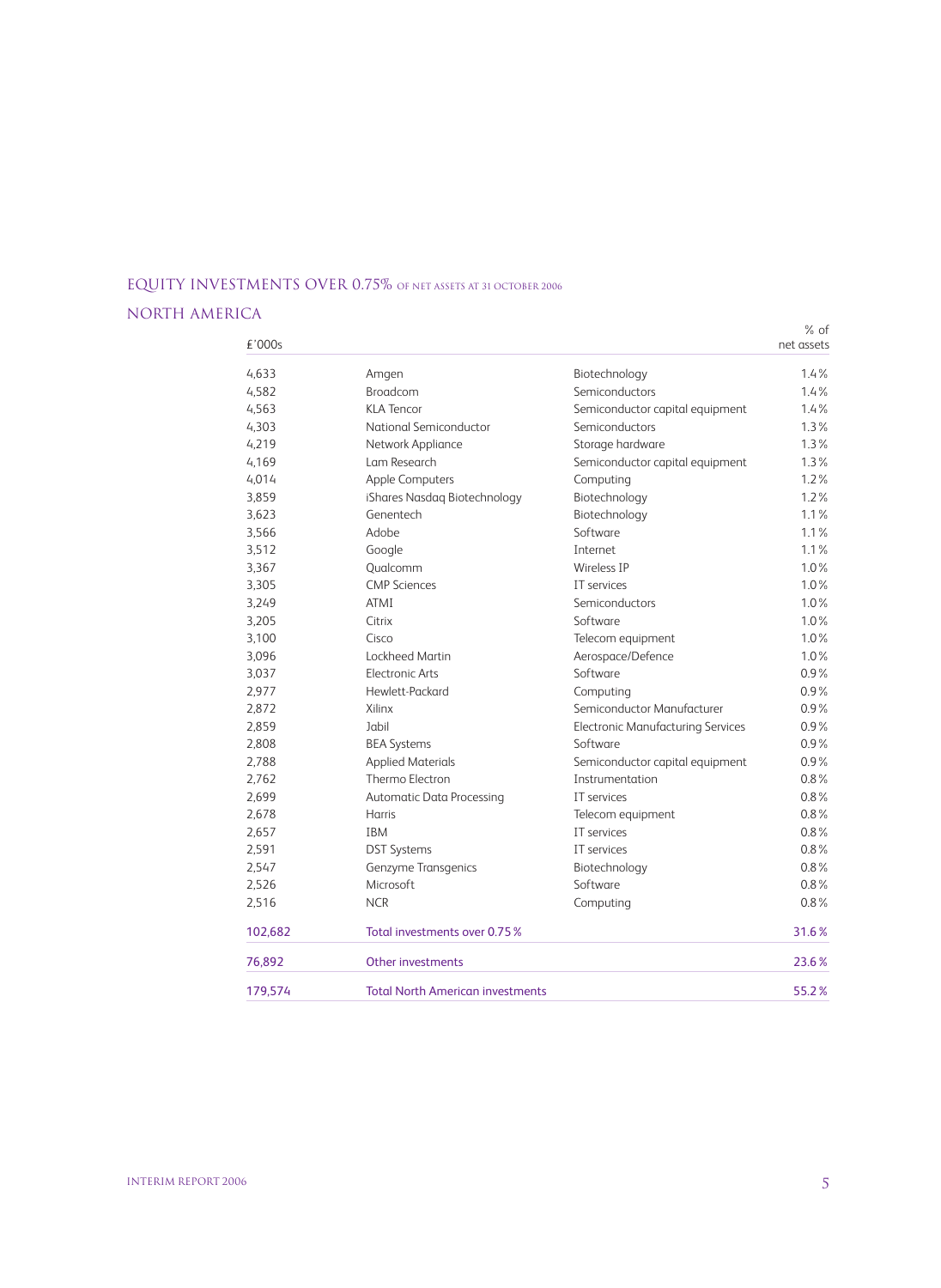### **PORTFOLIO ANALYSIS (continued)**

### EQUITY INVESTMENTS OVER 0.75% of net assets at 31 october 2006

### EUROPE

| £'000s |                                   |                            | $%$ of<br>net assets |
|--------|-----------------------------------|----------------------------|----------------------|
| 4,025  | Aveva                             | Software                   | $1.2\%$              |
| 3,132  | <b>SAP</b>                        | <b>Enterprise Software</b> | 1.0%                 |
| 3,006  | <b>NDS</b>                        | <b>Encryption Software</b> | $0.9\%$              |
| 3,005  | Phonak                            | Hearing aids               | $0.9\%$              |
| 2,911  | Sword                             | <b>IT Services</b>         | $0.9\%$              |
| 2,839  | <b>EDB</b>                        | <b>IT Services</b>         | $0.9\%$              |
| 2,824  | Wincor Nixdorf                    | ATM/POS hardware           | $0.9\%$              |
| 2,820  | <b>ARM</b>                        | Semiconductors             | $0.9\%$              |
| 2,582  | <b>SES Global</b>                 | Satellite operator         | $0.8\%$              |
| 2,518  | Fresenius Medical Care            | Renal care                 | $0.8\%$              |
| 29,662 | Total investments over 0.75 %     |                            | 9.2%                 |
| 41,506 | Other investments                 |                            | 12.7%                |
| 71,168 | <b>Total European investments</b> |                            | 21.9%                |

ASIA

% of

| £'000s |                                |                           | net assets |
|--------|--------------------------------|---------------------------|------------|
| 9,353  | Renesola                       | <b>Alternative Energy</b> | $2.9\%$    |
| 5,458  | Zeon                           | LCD materials             | 1.7%       |
| 4,486  | Nidec                          | Components                | 1.4%       |
| 4,347  | Keyence                        | Components                | 1.3%       |
| 4,020  | Dena                           | Internet/Mobile commerce  | 1.2%       |
| 3,929  | Yokogawa Electric              | Components                | 1.2%       |
| 3,846  | <b>Taiwan Semiconductor</b>    | Semiconductors            | 1.2%       |
| 3,772  | Neomax                         | Components                | 1.2%       |
| 3,495  | Cdnetworks                     | Content delivery          | 1.1%       |
| 3,373  | Nitto Denko                    | <b>LCD</b> materials      | $1.0\%$    |
| 3,301  | Aruze                          | Gaming equipment          | $1.0\%$    |
| 3,276  | <b>JSR</b>                     | <b>LCD</b> materials      | 1.0%       |
| 2,970  | Aiphone                        | Entryphone systems        | $0.9\%$    |
| 2,816  | ST Shine                       | Medical Technology        | $0.9\%$    |
| 2,753  | Sysmex                         | Medical Technology        | $0.8\%$    |
| 2,707  | Cheng Uei Precision            | Components                | $0.8\%$    |
| 63,902 | Total investments over 0.75 %  |                           | 19.6%      |
| 16,973 | Other investments              |                           | 5.2%       |
| 80,875 | <b>Total Asian investments</b> |                           | 24.8%      |
|        |                                |                           |            |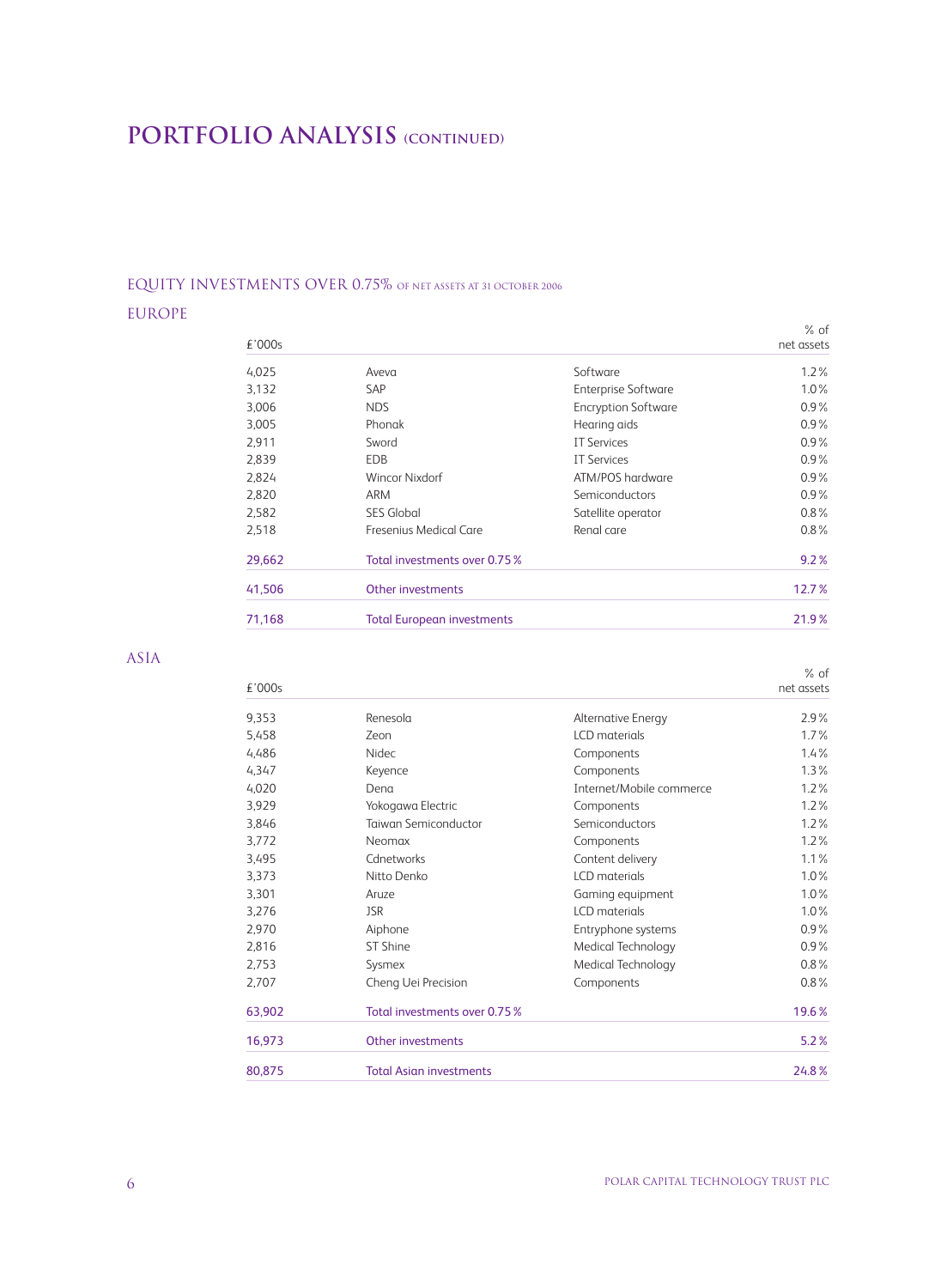### **Consolidated income statement**

for the half year ended 31 october 2006

|                                     | (Unaudited)<br>Half year ended<br>31 October 2006 |                            | (Unaudited)<br>Half year ended<br>31 October 2005 |                            |                            | (Audited)<br>Year ended<br>30 April 2006 |                            |                            |                          |
|-------------------------------------|---------------------------------------------------|----------------------------|---------------------------------------------------|----------------------------|----------------------------|------------------------------------------|----------------------------|----------------------------|--------------------------|
|                                     | Revenue<br>return<br>£'000                        | Capital<br>return<br>£'000 | <b>Total</b><br>return<br>£'000                   | Revenue<br>return<br>£'000 | Capital<br>return<br>£'000 | Total<br>return<br>£'000                 | Revenue<br>return<br>£'000 | Capital<br>return<br>£'000 | Total<br>return<br>£'000 |
| Investment income                   | 1,469                                             |                            | 1,469                                             | 1,298                      | $\overline{\phantom{m}}$   | 1,298                                    | 2,629                      | —                          | 2,629                    |
| Other operating income              | 345                                               |                            | 345                                               | 400                        |                            | 400                                      | 692                        |                            | 692                      |
| Exchange gain on foreign currency   | ÷                                                 | 723                        | 723                                               | $\overline{\phantom{0}}$   | 160                        | 160                                      | $\qquad \qquad -$          | 626                        | 626                      |
| (Loss)/gain on investments          |                                                   |                            |                                                   |                            |                            |                                          |                            |                            |                          |
| held at fair value                  |                                                   | (32,561)                   | (32,561)                                          |                            | 38,052                     | 38,052                                   |                            | 89,338                     | 89,338                   |
| <b>Total income</b>                 | 1,814                                             | (31, 838)                  | (30,024)                                          | 1,698                      | 38,212                     | 39,910                                   | 3,321                      | 89,964                     | 93,285                   |
| <b>Expenses</b>                     |                                                   |                            |                                                   |                            |                            |                                          |                            |                            |                          |
| Investment management fee           | (1,829)                                           |                            | (1,829)                                           | (1,692)                    |                            | (1,692)                                  | (3,465)                    |                            | (3,465)                  |
| Other administrative expenses       | (422)                                             |                            | (422)                                             | (433)                      |                            | (433)                                    | (671)                      | $\overline{\phantom{0}}$   | (671)                    |
| (Loss)/profit before finance        |                                                   |                            |                                                   |                            |                            |                                          |                            |                            |                          |
| costs and tax                       |                                                   | $(437)$ $(31,838)$         | (32, 275)                                         | (427)                      | 38,212                     | 37,785                                   | (815)                      | 89,964                     | 89,149                   |
| Finance costs                       | (244)                                             |                            | (244)                                             | (215)                      | —                          | (215)                                    | (454)                      |                            | (454)                    |
| (Loss)/profit before tax            |                                                   | $(681)$ $(31,838)$         | (32,519)                                          | (642)                      | 38,212                     | 37,570                                   | (1,269)                    | 89,964                     | 88,695                   |
| Tax                                 | (110)                                             |                            | (110)                                             | (113)                      |                            | (113)                                    | (193)                      |                            | (193)                    |
| Net (loss)/profit for the period    |                                                   | $(791)$ $(31,838)$         | (32,629)                                          | (755)                      | 38,212                     | 37,457                                   | (1,462)                    | 89,964                     | 88,502                   |
| Earnings per ordinary share (pence) |                                                   |                            |                                                   |                            |                            |                                          |                            |                            |                          |
| <b>Basic</b>                        |                                                   |                            | (23.31p)                                          |                            |                            | 31.83p                                   |                            |                            | 69.58p                   |
| Diluted                             |                                                   |                            | (23.31p)                                          |                            |                            | 31.83p                                   |                            |                            | 67.17p                   |
|                                     |                                                   |                            |                                                   |                            |                            |                                          |                            |                            |                          |

The total column of this statement represents the Group's Income Statement, prepared in accordance with IFRS. The revenue return and capital return columns are supplementary to this and are prepared under guidance published by the Association of Investment Companies.

All items in the above statement derive from continuing operations.

All income is attributable to the equity holders of Polar Capital Technology Trust plc. There are no minority interests.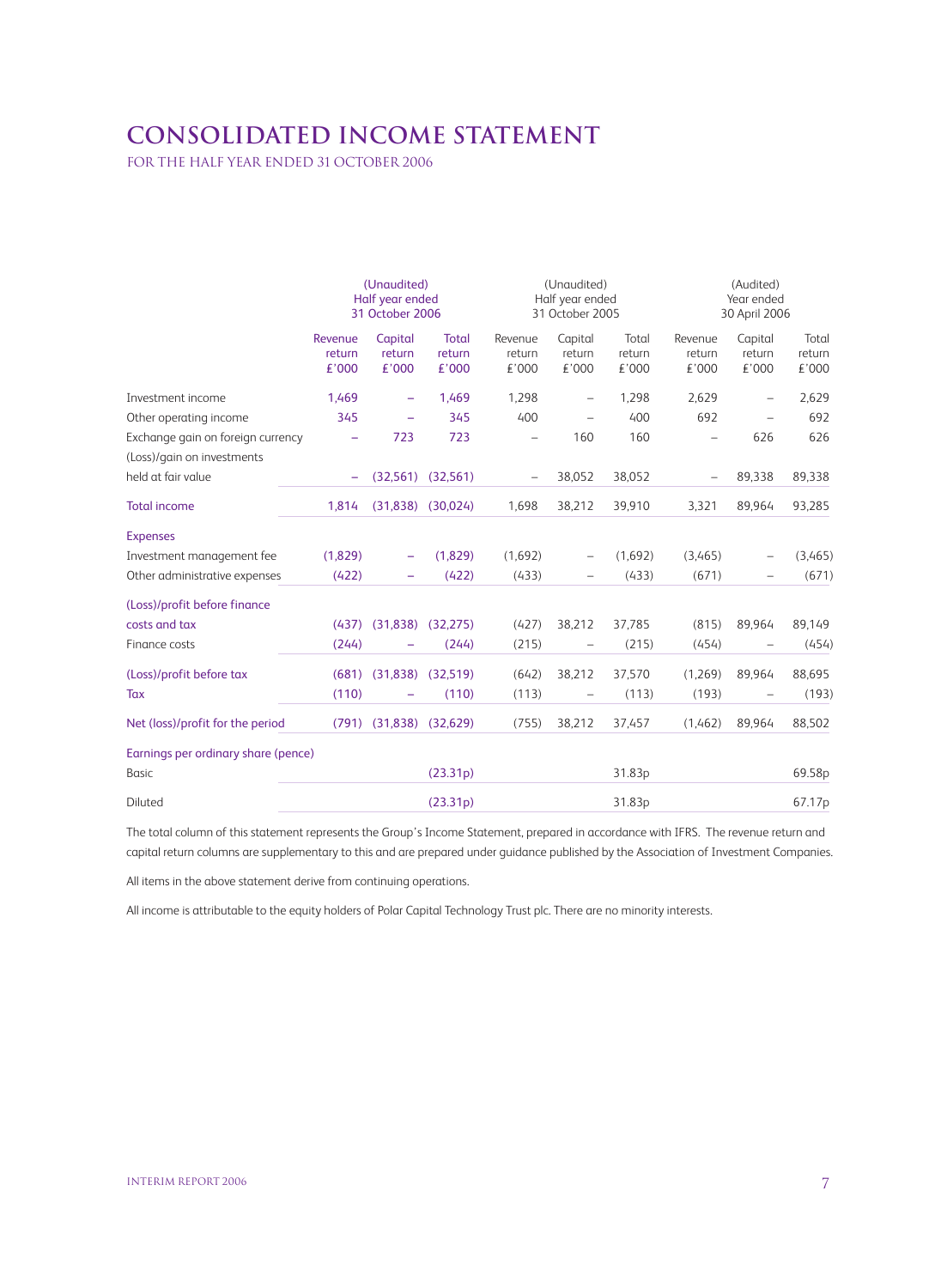### **Consolidated Statement of changes in equity**

for the half year ended 31 october 2006

### (Unaudited) Half year ended 31 October 2006 Ordinary Capital Warrant share redemption Share Warrant exercise Retained capital reserve premium reserve reserve earnings Total  $\angle$  Total  $\angle$  Total  $\angle$  Total  $\angle$  Total  $\angle$  Total  $\angle$  Total  $\angle$  Total  $\angle$  Total  $\angle$  Total  $\angle$  Total  $\angle$  Total  $\angle$  Total  $\angle$  Total  $\angle$  Total  $\angle$  Total £'000 £'000 £'000 £'000 £'000 £'000 £'000 Group and Company Total equity at 30 April 2006 34,998 9,214 117,902 – 7,536 188,552 358,202 Loss for the period – –––– (32,629) (32,629) Total equity at 31 October 2006 34,998 9,214 117,902 – 7,536 155,923 325,573

#### (Unaudited) Half year ended 31 October 2005

|                                                         | Ordinary<br>share<br>capital<br>£'000 | Capital<br>redemption<br>reserve<br>£'000 | <b>Share</b><br>premium<br>£'000 | Warrant<br>reserve<br>£'000 | Warrant<br>exercise<br>reserve<br>£'000 | Retained<br>earnings<br>£'000 | Total<br>£'000 |
|---------------------------------------------------------|---------------------------------------|-------------------------------------------|----------------------------------|-----------------------------|-----------------------------------------|-------------------------------|----------------|
| Total equity at 30 April 2005 as previously reported    | 28,830                                | 9,145                                     | 90,134                           | 6,179                       | 1,483                                   | 101.466                       | 237,237        |
| Adjustment to revalue portfolio to bid at 30 April 2005 |                                       |                                           |                                  |                             |                                         | (798)                         | (798)          |
| Opening balance at 1 May 2005 to comply with IFRS       | 28,830                                | 9,145                                     | 90,134                           | 6.179                       | 1.483                                   | 100.668                       | 236,439        |
| Profit for the period                                   |                                       |                                           |                                  |                             | $\qquad \qquad -$                       | 37,457                        | 37,457         |
| Exercise of warrants for ordinary shares                | 4,799                                 | $\qquad \qquad -$                         | 14,397                           | (6,053)                     | 6,053                                   | $\qquad \qquad -$             | 19,196         |
| Repurchase of warrants                                  |                                       |                                           | -                                | (126)                       | $\qquad \qquad -$                       | (150)                         | (276)          |
| Shares bought back for cancellation                     | (69)                                  | 69                                        |                                  |                             | -                                       | (472)                         | (472)          |
| Total equity at 31 October 2005                         | 33,560                                | 9,214                                     | 104,531                          |                             | 7.536                                   | 137,503                       | 292,344        |

|                                                         | (Audited) Year ended 30 April 2006    |                                           |                                  |                             |                                         |                               |                |
|---------------------------------------------------------|---------------------------------------|-------------------------------------------|----------------------------------|-----------------------------|-----------------------------------------|-------------------------------|----------------|
|                                                         | Ordinary<br>share<br>capital<br>£'000 | Capital<br>redemption<br>reserve<br>£'000 | <b>Share</b><br>premium<br>£'000 | Warrant<br>reserve<br>£'000 | Warrant<br>exercise<br>reserve<br>£'000 | Retained<br>earnings<br>£'000 | Total<br>£'000 |
| Total equity at 30 April 2005 as previously reported    | 28,830                                | 9,145                                     | 90,134                           | 6,179                       | 1,483                                   | 101,466                       | 237,237        |
| Adjustment to revalue portfolio to bid at 30 April 2005 |                                       |                                           |                                  |                             |                                         | (798)                         | (798)          |
| Opening balance at 1 May 2005 to comply with IFRS       | 28,830                                | 9,145                                     | 90,134                           | 6,179                       | 1.483                                   | 100,668                       | 236,439        |
| Profit for the year to 30 April 2006                    |                                       |                                           |                                  |                             |                                         | 88,502                        | 88,502         |
| Exercise of warrants for ordinary shares                | 4,799                                 | $\overline{\phantom{m}}$                  | 14,397                           | (6,053)                     | 6,053                                   |                               | 19,196         |
| Repurchase of warrants                                  | $\overline{\phantom{m}}$              |                                           | -                                | (126)                       | -                                       | (150)                         | (276)          |
| Shares bought back for cancellation                     | (69)                                  | 69                                        |                                  |                             |                                         | (468)                         | (468)          |
| Issue of ordinary share capital                         | 1,438                                 | $\qquad \qquad -$                         | 13,371                           |                             |                                         |                               | 14,809         |
| Total equity at 30 April 2006                           | 34,998                                | 9.214                                     | 117.902                          |                             | 7.536                                   | 188,552                       | 358,202        |

### Polar Capital Technology Trust PLC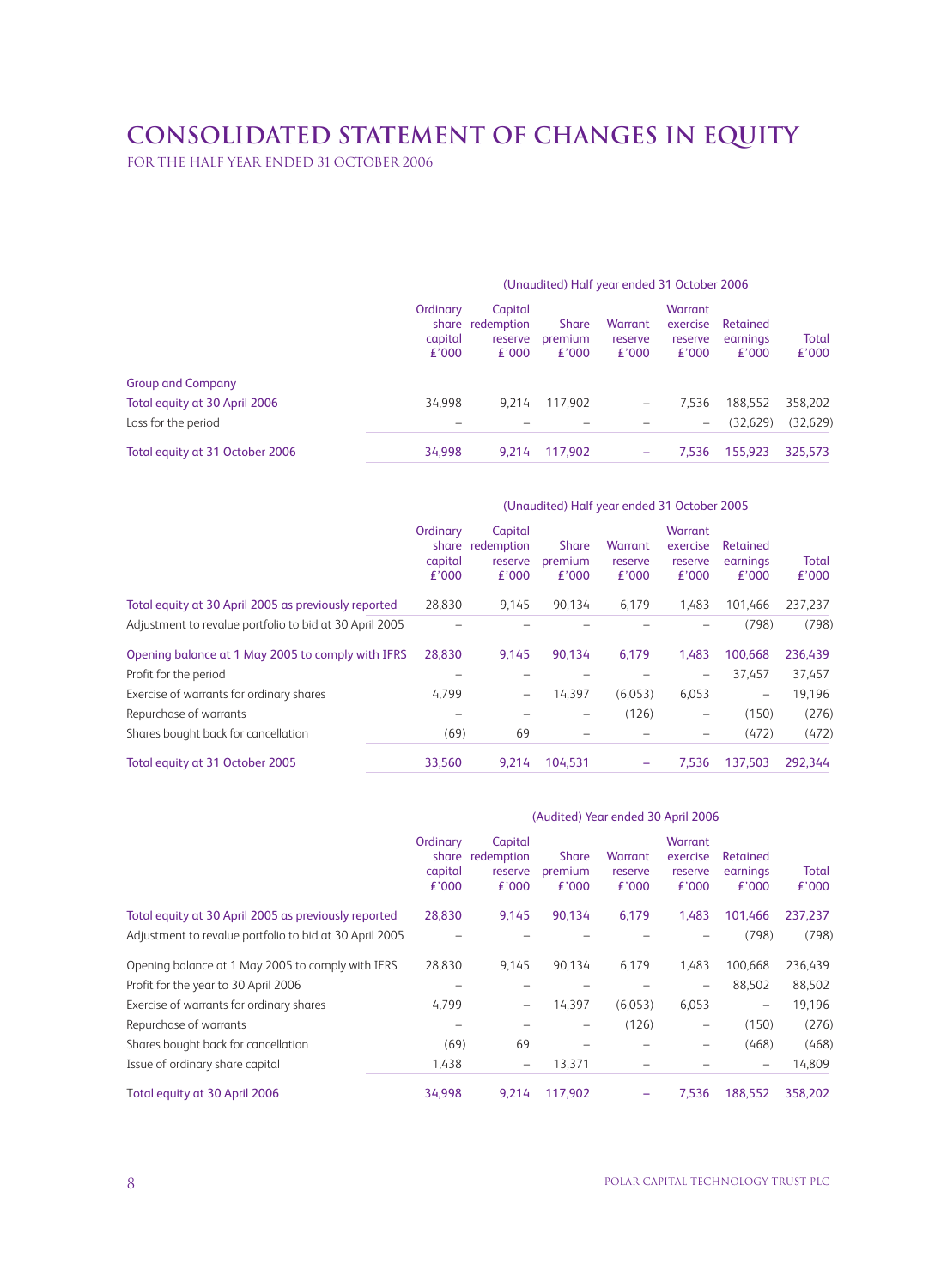### **Consolidated and company balance sheets** AT 31 OCTOBER 2006

|                                            |                                                              | (Unaudited)                 |                                                              | (Unaudited)                 | (Audited)                                   |                                               |
|--------------------------------------------|--------------------------------------------------------------|-----------------------------|--------------------------------------------------------------|-----------------------------|---------------------------------------------|-----------------------------------------------|
|                                            | Group<br>Interim<br>31 October 2006 31 October 2006<br>£'000 | Company<br>Interim<br>£'000 | Group<br>Interim<br>31 October 2005 31 October 2005<br>£'000 | Company<br>Interim<br>£'000 | Group<br>Year End<br>30 April 2006<br>£'000 | Company<br>Year End<br>30 April 2006<br>£'000 |
| Non current assets                         |                                                              |                             |                                                              |                             |                                             |                                               |
| Investments held at fair value             | 348,128                                                      | 348,585                     | 288,931                                                      | 290,778                     | 362,701                                     | 363,113                                       |
| <b>Current assets</b>                      |                                                              |                             |                                                              |                             |                                             |                                               |
| Other receivables                          | 9,956                                                        | 13,145                      | 24,297                                                       | 27,404                      | 4,350                                       | 7,500                                         |
| Cash and cash equivalents                  | 19,537                                                       | 15,891                      | 51,558                                                       | 46,604                      | 42,050                                      | 38,488                                        |
|                                            | 29,493                                                       | 29,036                      | 75,855                                                       | 74,008                      | 46,400                                      | 45,988                                        |
| <b>Total assets</b>                        | 377,621                                                      | 377,621                     | 364,786                                                      | 364,786                     | 409,101                                     | 409,101                                       |
| <b>Current liabilities</b>                 |                                                              |                             |                                                              |                             |                                             |                                               |
| Other payables                             | (11, 725)                                                    | (11, 725)                   | (28, 718)                                                    | (28, 718)                   | (7,493)                                     | (7,493)                                       |
| <b>Bank loans</b>                          | (17, 946)                                                    | (17, 946)                   | (19,460)                                                     | (19,460)                    | (19, 318)                                   | (19, 318)                                     |
|                                            | (29, 671)                                                    | (29,671)                    | (48, 178)                                                    | (48, 178)                   | (26, 811)                                   | (26, 811)                                     |
| Total assets less current liabilities      | 347,950                                                      | 347,950                     | 316,608                                                      | 316,608                     | 382,290                                     | 382,290                                       |
| Non current liabilities                    |                                                              |                             |                                                              |                             |                                             |                                               |
| <b>Bank loans</b>                          | (22, 377)                                                    | (22, 377)                   | (24, 264)                                                    | (24, 264)                   | (24,088)                                    | (24,088)                                      |
| Net assets                                 | 325,573                                                      | 325,573                     | 292,344                                                      | 292,344                     | 358,202                                     | 358,202                                       |
| Equity attributable to equity shareholders |                                                              |                             |                                                              |                             |                                             |                                               |
| Ordinary share capital                     | 34,998                                                       | 34,998                      | 33,560                                                       | 33,560                      | 34,998                                      | 34,998                                        |
| Capital redemption reserve                 | 9,214                                                        | 9,214                       | 9,214                                                        | 9,214                       | 9,214                                       | 9,214                                         |
| Share premium                              | 117,902                                                      | 117,902                     | 104,531                                                      | 104,531                     | 117,902                                     | 117,902                                       |
| Warrant exercise reserve                   | 7,536                                                        | 7,536                       | 7,536                                                        | 7,536                       | 7,536                                       | 7,536                                         |
| Retained earnings                          | 155,923                                                      | 155,923                     | 137,503                                                      | 137,503                     | 188,552                                     | 188,552                                       |
| <b>Total equity</b>                        | 325,573                                                      | 325,573                     | 292,344                                                      | 292,344                     | 358,202                                     | 358,202                                       |
| Basic and diluted net asset value          |                                                              |                             |                                                              |                             |                                             |                                               |
| per ordinary share                         | 232.57p                                                      | 232.57p                     | 217.78p                                                      | 217.78p                     | 255.88p                                     | 255.88p                                       |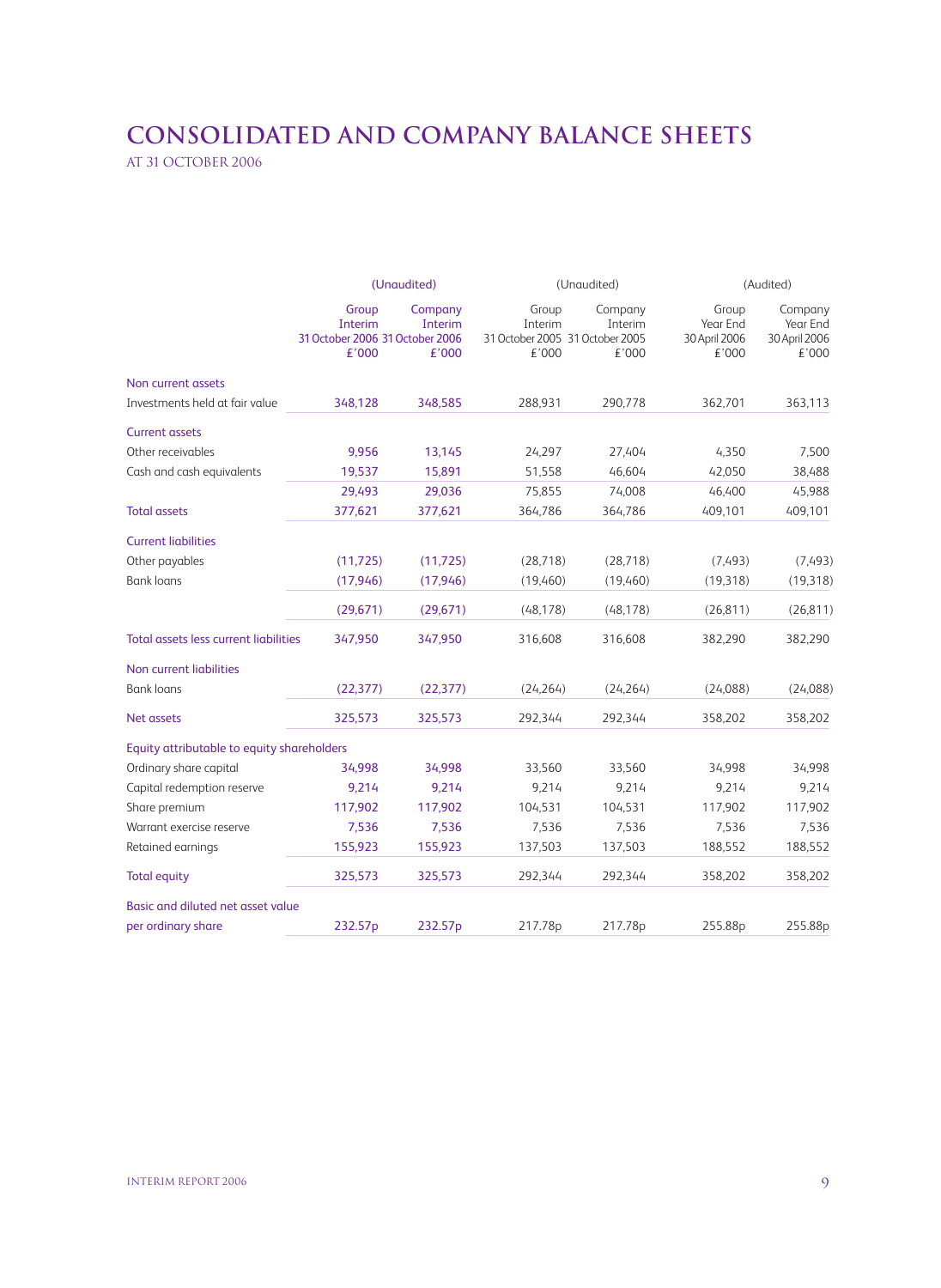# **Consolidated and company Cash Flow Statements**

for the half year ended 31 october 2006

|                                                          |                                                   | (Unaudited)      | (Unaudited)                                       |                  |  |
|----------------------------------------------------------|---------------------------------------------------|------------------|---------------------------------------------------|------------------|--|
|                                                          | Half year ended 31 October 2006<br>Group<br>£'000 | Company<br>£'000 | Half year ended 31 October 2005<br>Group<br>£'000 | Company<br>£'000 |  |
| Cash flows from operating activities                     |                                                   |                  |                                                   |                  |  |
| (Loss)/profit before finance costs and tax               | (32, 275)                                         | (32, 275)        | 37,785                                            | 37,785           |  |
| Adjustments for:                                         |                                                   |                  |                                                   |                  |  |
| Decrease/(increase) in investments                       | 10,767                                            | 10,722           | (70, 793)                                         | (70, 853)        |  |
| (Increase)/decrease in receivables                       | (5,609)                                           | (5,648)          | 5,111                                             | 5,060            |  |
| Increase in payables                                     | 4,214                                             | 4,214            | 3,444                                             | 3,444            |  |
|                                                          | 9,372                                             | 9,288            | (62, 238)                                         | (62, 349)        |  |
| Net cash from operating activities before tax            | (22,903)                                          | (22, 987)        | (24, 453)                                         | (24, 564)        |  |
| <b>Taxation paid</b>                                     | (107)                                             | (107)            | (117)                                             | (117)            |  |
| Net cash from operating activities                       | (23,010)                                          | (23,094)         | (24, 570)                                         | (24, 681)        |  |
| Cash flows from/(used in) financing activities           |                                                   |                  |                                                   |                  |  |
| Exercise of warrants                                     |                                                   |                  | 19,196                                            | 19,196           |  |
| Repurchase of warrants                                   |                                                   |                  | (405)                                             | (405)            |  |
| Cost of shares repurchased                               |                                                   |                  | (1,533)                                           | (1,533)          |  |
| Loans taken out                                          | 19.049                                            | 19,049           | 25,102                                            | 25,102           |  |
| Loans matured                                            | (19,049)                                          | (19,049)         | (24, 399)                                         | (24, 399)        |  |
| Finance costs                                            | (226)                                             | (226)            | (215)                                             | (215)            |  |
| Net cash from financing activities                       | (226)                                             | (226)            | 17,746                                            | 17,746           |  |
| Net decrease in cash and cash equivalents                | (23, 236)                                         | (23, 320)        | (6,824)                                           | (6,935)          |  |
| Cash and cash equivalents at the beginning of the period | 42,050                                            | 38,488           | 58,222                                            | 53,379           |  |
| Effect of foreign exchange rate changes                  | 723                                               | 723              | 160                                               | 160              |  |
| Cash and cash equivalents at the end of the period       | 19,537                                            | 15,891           | 51,558                                            | 46,604           |  |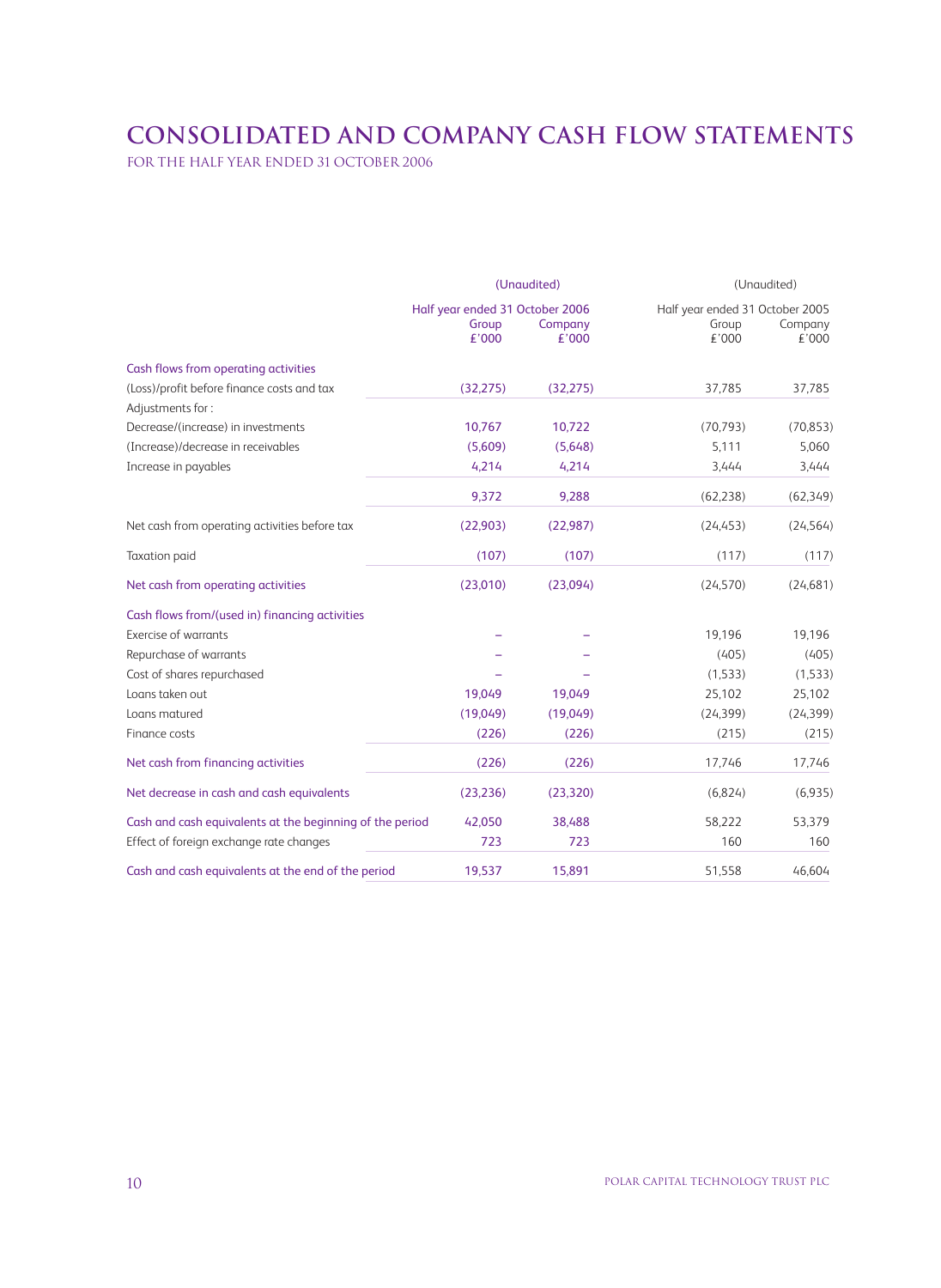## **Notes to the Accounts**

#### 1 General Information

The consolidated accounts comprise the unaudited results for Polar Capital Technology Trust Plc and its subsidiary PCT Finance Limited for the six months to 31 October 2006.

The unaudited accounts to 31 October 2006 have been prepared using the accounting policies used in the Group's annual accounts to 30 April 2006. These accounting policies are based on International Financial Reporting Standards ("IFRS") and comprise standards and interpretations approved by the International Accounting Standards Board ("IASB") together with interpretations of the International Accounting Standards and Standing Interpretations Committee approved by the International Accounting Standards Committee ("IASC") that remain in effect, to the extent that IFRS has been adopted by the European Union.

The results contained in this interim report for the six months ended 31 October 2006 do not constitute statutory accounts as defined in section 240 of the Companies Act 1985. The financial information for the half years ended 31 October 2005 and 2006 have not been audited. The financial information for the year ended 30 April 2006 has been extracted from the full statutory accounts for that year, prepared under IFRS. The report of the auditors on those accounts contained no qualification or statement under either section 237(2) or 237(3) of the Companies Act 1985 and they have been delivered to the Registrar of Companies.

### 2. Earnings per ordinary share

Earnings per ordinary share is based on the net loss after taxation attributable to the ordinary shares of £32,629,000 (31 October 2005 – profit of £37,457,000; 30 April 2006 – profit of £88,502,000) and on 139,990,821(31 October 2005 – 117,669,333; 30 April 2006 – 127,193,972) ordinary shares, being the weighted average number of shares in issue during the period.

### 3. Net asset value per ordinary share

Net asset value per ordinary share is based on net assets attributable to the ordinary shares of £325,573,000 (31 October 2005 – £292,344,000; 30 April 2006 – £358,202,000) and on 139,990,821 (31 October 2005 – 134,238,821; 30 April 2006 – 139,990,821) ordinary shares, being the number of ordinary shares in issue at the end of the period.

### 4. Daily NAV

The NAV released to the London Stock Exchange is calculated in accordance with the AIC recommendations and is not on the same basis as the numbers reported in these accounts. The daily NAV does not reflect retained earnings or losses.

### 5. DIVIDEND

In accordance with stated policy, no interim dividend has been declared for the period (31 October 2005 and 30 April 2006 – nil).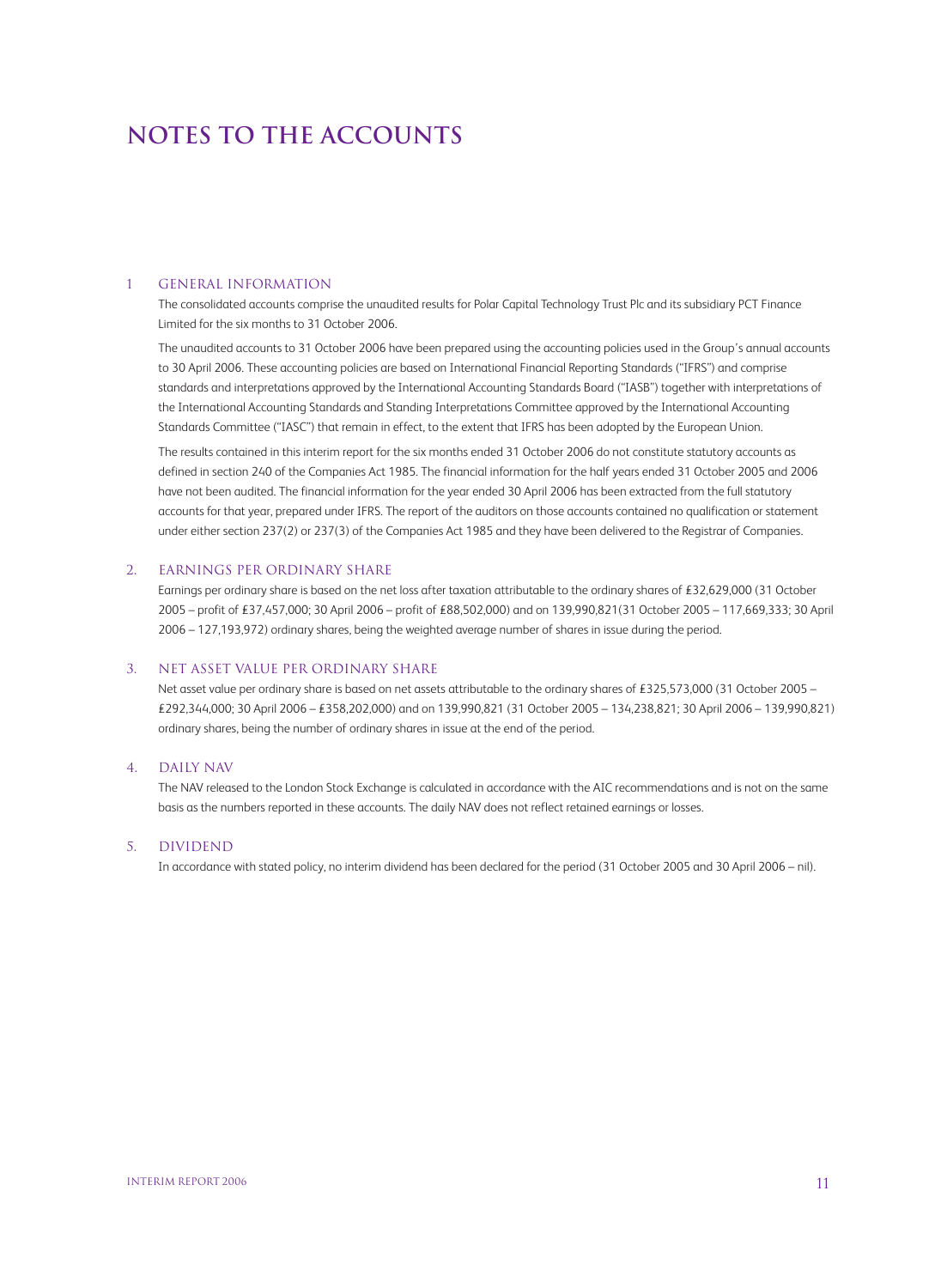# **shareholder and investor information**

#### **DIRECTORS**

RKA Wakeling PF Dicks DJ Gamble BJD Ashford-Russell

### Investment Manager

Polar Capital LLP Authorised and regulated by the Financial Services Authority

#### Fund Manager

B Rogoff

### Deputy Fund Manager

C Mercer

**SECRETARY** Polar Capital Secretarial Services Limited, represented by N P Taylor FCIS

#### Registered Office

4 Matthew Parker Street, London SW1H 9NP 020 7227 2700

**AUDITORS** PricewaterhouseCoopers LLP, Southwark Towers 32 London Bridge Street, London SE1 9SY

#### Bankers and Custodian

JPMorgan Chase Bank NA, 125 London Wall, London EC2Y 5AJ

Registered Number Registered in England and Wales No. 3224867

### Company Website www.polarcapitaltechnologytrust.co.uk



#### **REGISTRAR**

Shareholders who have their shares registered in their own name, not through a Share Savings Scheme or PEP/ISA, can contact the registrars with any queries on their holding. In correspondence you should refer to Polar Capital Technology Trust PLC, stating clearly the registered name and address and if available the full account number.

Lloyds TSB Registrars The Causeway, Worthing, West Sussex BN99 6DA Shareholder helpline: 0870 6015366 www.shareview.co.uk

#### Savings scheme and isa

For shareholders who have their shares registered through the company sponsored savings scheme information can be obtained by contacting

BNP Paribas Fund Services UK Ltd Block C, Western House, Lynchwood Business Park Peterborough PE2 6BP

Telephone: 0845 358 1109 or 00 44 1733 285784 if phoning from overseas Fax: 01733 285822

### SHARE PRICE AND PERFORMANCE DETAILS

The Company's Net Asset Value ("NAV") is released daily, on the next working day following the calculation date, to the London Stock Exchange.

The mid-market prices of the ordinary shares and warrants are published daily in the Financial Times in the Companies and Markets section under the heading "Investment Companies".

Share price information is also available from the London Stock Exchange Website www.londonstockexchange.co.uk (PCT), Bloomberg (PCT.LN), Reuters (PCT.L), and SEDOL – 0422002.

### PORTFOLIO DETAILS

Portfolio information is provided to the AIC for its monthly statistical information service (www.theaic.co.uk) and monthly fact sheets, as well as previous copies of annual report and accounts, are available on the Company's website.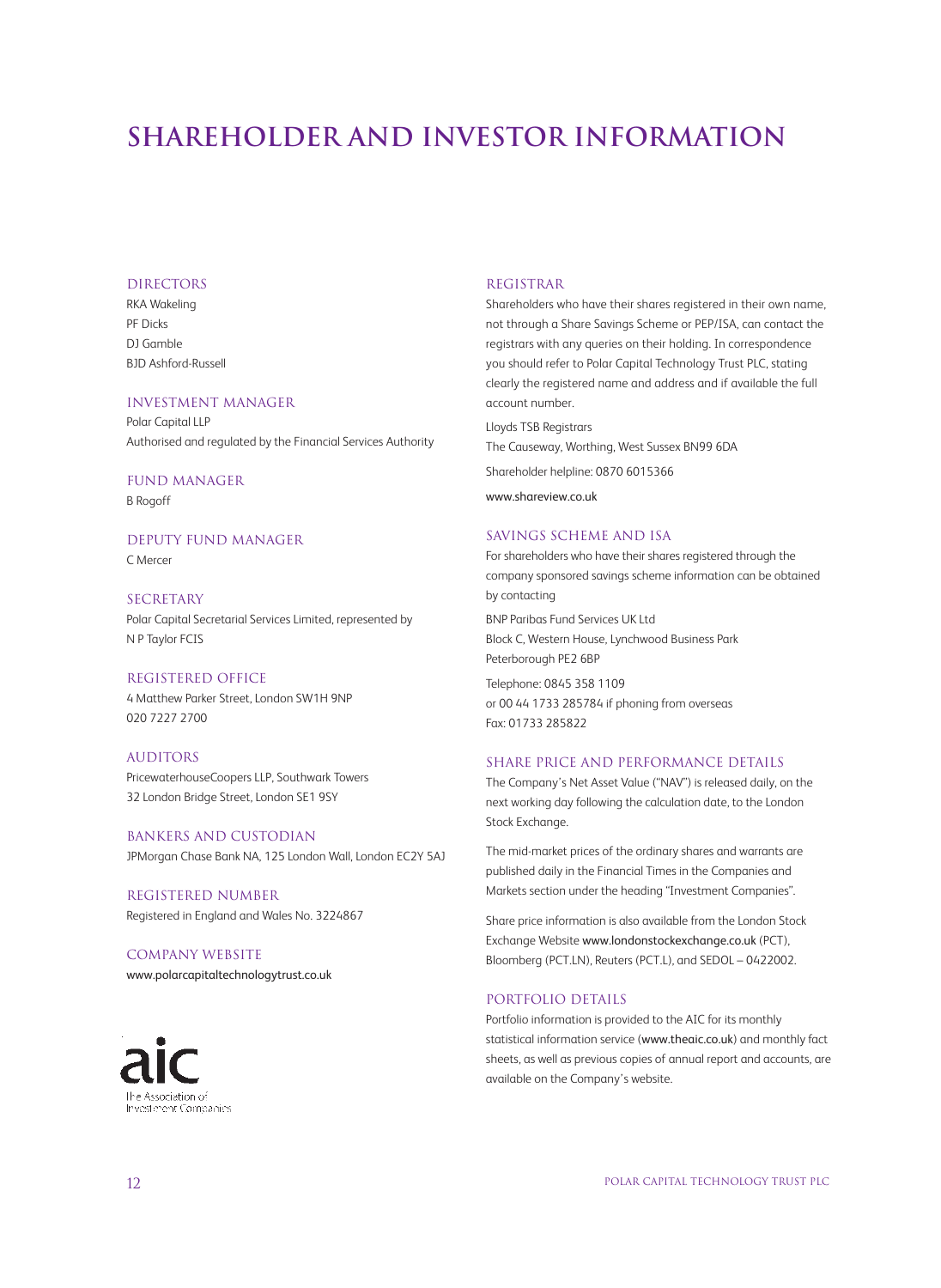# **investing**

### MARKET PURCHASES

The shares of Polar Capital Technology Trust PLC are listed and traded on the London Stock Exchange. Investors may purchase shares through their stockbroker, bank or other financial intermediary.

### SHARE DEALING SERVICES

The Company has arranged for Shareview Dealing, a telephone and internet share sale service offered by Lloyds TSB Registrars to be made available. For telephone sales call 08708 500852 between 8.30am and 4.30pm, Monday to Friday and for internet sales log on to www.shareview.co.uk/dealing

### SAVINGS SCHEME & ISA

The Company has also made arrangements for you to be able purchase shares in Polar Capital Technology Trust PLC through a share saving scheme (Polar Capital Technology Trust Share Scheme) and an ISA (Polar Capital Technology Trust ISA) administered by BNP Paribas Fund Services. BNP Paribas Fund Services is authorised and regulated by the FSA.

- The share savings scheme is a way of acquiring shares in the Company with lump sums of a minimum of £500 or £50 per month.
- The ISA enables investors to invest with the benefits of the tax advantages granted to ISA. The minimum lump sum is £2,000 or £50 per month. Annual management fee of £30 (plus VAT) on direct applications or up to 1.25% pa for IFA advised schemes.
- The only investments held in the savings scheme and ISA are the shares of Polar Capital Technology Trust, no other investments are made on your behalf.
- The savings scheme and the ISA are administered by BNP Paribas Fund Services and are subject to the key features document which should be read before entering into the investment. Dealing commission and stamp duty are charged on transactions and administration fees for the transfer of shares in to or out of these schemes.

Please remember that the savings scheme and ISA carries the risk that the value of the investment and where applicable the interest income, can fall as a result of fluctuations in the value of Polar Capital Technology Trust plc, the market and interest rates. This risk may result in an investor not getting back their original amount invested. The Polar Capital Technology Trust plc is allowed to borrow against its assets, this may increase losses triggered by a falling market. However the Company can increase or decrease its borrowing levels to suit market conditions.

It is advised that you seek independent professional advice before investing your money into this scheme or ISA. Before investing it is important you read through the key features document to understand the nature and risks associated with such investment products.

For a copy of the key feature document for the savings scheme and ISA please contact:

BNP Paribas Fund Services UK Ltd (Polar Capital) Block C, Western House, Lynchwood Business Park, Peterborough PE2 6BP

Telephone: 0845 358 1109 or 00 44 1733 285784 if phoning from overseas Fax: 01733 285822